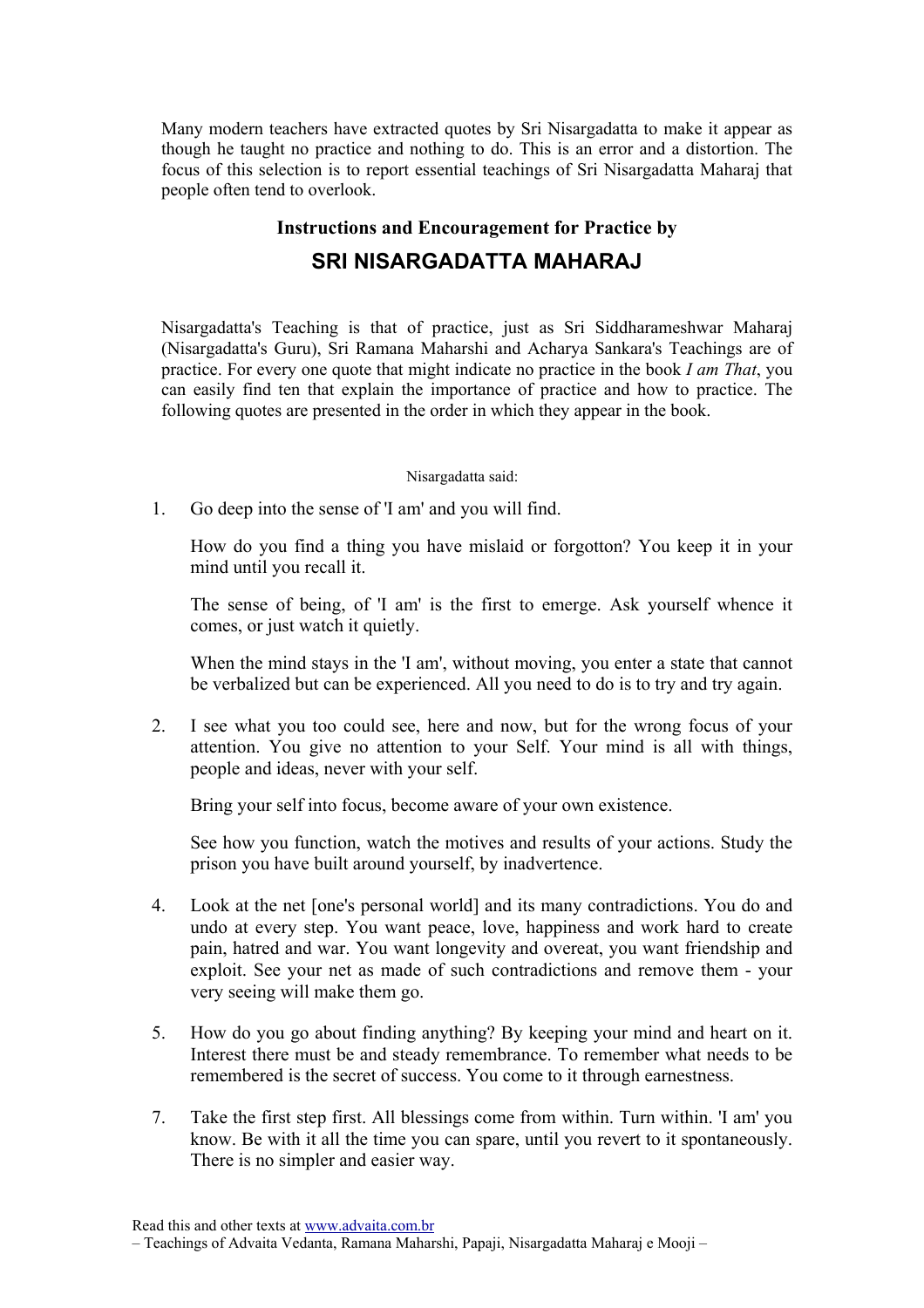- 8. We are slaves to what we do not know; of what we know we are masters. Whatever vice or weakness in ourselves, we discover and understand its causes and its workings, we overcome it by the very knowing; the unconscious dissolves when brought into the conscious. The dissolution of the unconscious releases energy; the mind feels adequate and becomes quiet.
- 11. Refuse all thoughts except one: the thought 'I am'. The mind will rebel in the beginning, but with patience and perserverance it will yield and keep quiet.
- 15. Be alert. Question, observe, investigate, learn all you can about confusion, how it operates, what it does to you and others. By being clear about confusion you become clear of confusion.
- 16. By elminating the intervals of inadvertance during the waking hours you will gradually eliminate the long interval of absent-mindedness, which you call sleep. You will be aware that you are asleep.
- 17. Detach yourself from all that makes your mind restless. Renounce all that disturbs its peace. If you want peace, deserve it.

Questioner: In what way do I disturb peace?

Nisargadatta: By being a slave to your desires and fears.

19. Think clearly and deeply, go into the structure of your desires and their ramifications. They are a most important part of your mental and emotional make-up and powerfully affect your actions.

Remember, you cannot abandon what you do not know. To go beyond yourself, you must know yourself.

- 21. You must watch yourself continuously particularly your mind moment by moment, missing nothing. This witnessing is essential for the separation of the self from the not-self.
- 23. Since it is awareness that makes consciousness possible, there is awareness in every state of consciousness. Therefore, the very consciousness of being conscious is already a movement in awareness. Interest in your stream of consciousness takes you to awareness.
- 27. When you understand that names and shapes are hollow shells without any content whatsoever, and what is real is nameless and formless, pure energy of life and light of consciousness, you will be at peace - immersed in the deep silence of reality.
- 30. Why not turn away from the experience to the experiencer and realize the full import of the only true statement you can make: 'I am'?
- 31. Just keep in mind the feeling 'I am', merge in it, till your mind and feeling

<sup>–</sup> Teachings of Advaita Vedanta, Ramana Maharshi, Papaji, Nisargadatta Maharaj e Mooji –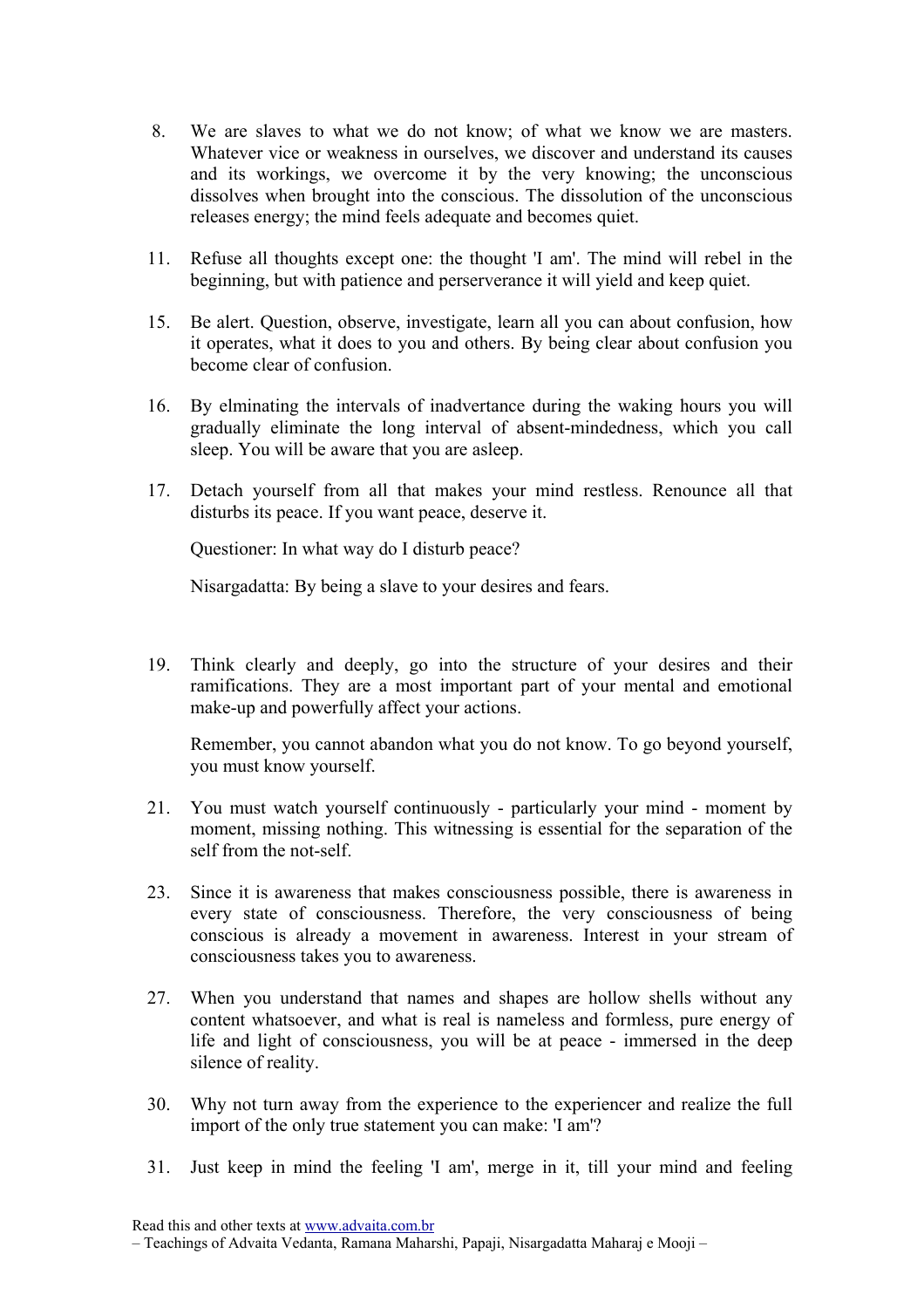become one. By repeated attempts you will stumble on the right balance of attention and affection and your mind will be firmly established in the thoughtfeeling 'I am'.

32. You may begin with selfless work, abandoning the fruits of action; you may then give up thinking and in the end give up all desires. Here, giving up (tyaga) is the operational factor.

Or you may not bother about anything you want, or think, or do and just stay put in the thought and feeling 'I am, focussing 'I am firmly in your mind.

All kind of experience may come to you - remain unmoved in the knowledge that all perceivable is transient, and only the 'I am' endures.

33. Questioner: When I look within, I find sensations and perceptions, thoughts and feelings, desires and fears, memories and expectations. I am immersed in this cloud and see nothing else.

Nisargadatta: That which sees all this, and the nothing too, is the inner teacher. He alone is, all else only appears to be. He is your own self (swarupa), your hope and assurance of freedom; find him and cling to him and you will be saved and safe.

- 34. Seeing the false as false, is meditation. This must go on all the time.
- 36. I can tell you about myself. I was a simple man, but I trusted my Guru. What he told me to do, I did. He told me to concentrate on 'I am' - I did. He told me that I am beyond all perceivables and conceivables - I believed.

I gave him my heart and soul, my entire attention and the whole of my spare time (I had to work to keep my family alive). As a result of faith and earnest application, I realized my self (swarupa) within three years.

- 37. Establish yourself in the awareness of 'I am'. This is the beginning and also the end of all endeavour.
- 42. To know what you are, you must first investigate and know what you are not. And to know what you are not you must watch yourself carefully, rejecting all that does not necessarily go with the basic fact: 'I am'.

Our usual attitude is of 'I am this'. Separate consistently and perserveringly the 'I am' from 'this' or 'that', and try to feel what it means to be, just to be, without being 'this' or 'that'.

All our habits go against it and the task of fighting them is long and hard sometimes, but clear understanding helps a lot. The clearer you understand that on the level of the mind you can be described in negative terms only, the quicker you will come to the end of your search and realize your limitless being.

45. Questioner: How is it reached?

Nisargadatta: Desirelessness and fearlessness will take you there.

<sup>–</sup> Teachings of Advaita Vedanta, Ramana Maharshi, Papaji, Nisargadatta Maharaj e Mooji –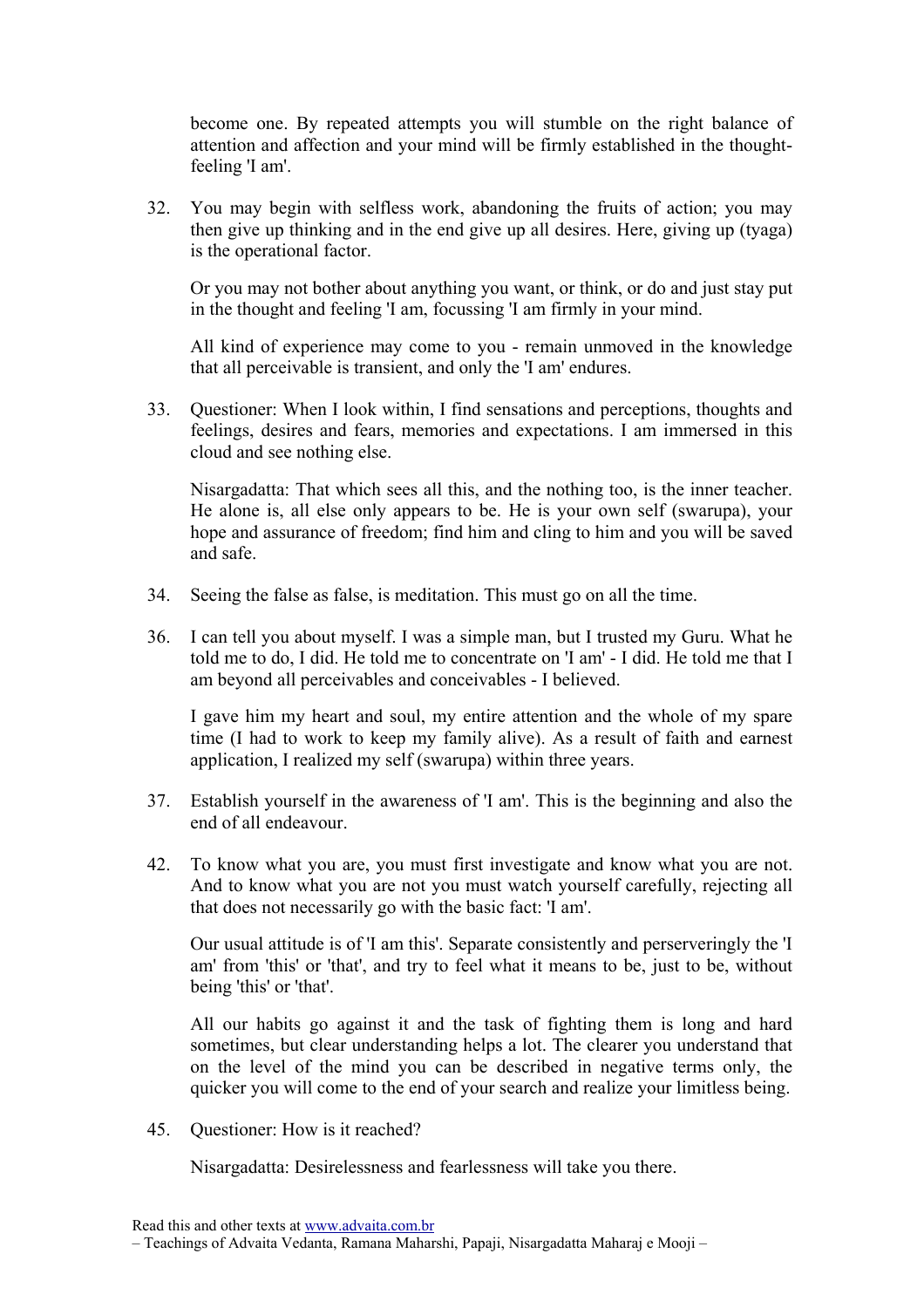- 47. The Supreme is the easiest to reach for it is your very being. It is enough to stop thinking and desiring anything, but the Supreme.
- 49. It is untruth that is difficult and a source of trouble. It always wants, expects, demands. Being false, it is empty, always in search of confirmation and reassurance. It is afraid of and avoids inquiry. It identifies itself with any support, however weak and momentary. Whatever it gets, it loses and asks for more.
- 50. Nisargadatta: Even if I tell you that you are the witness, the silent watcher, it will mean nothing to you, unless you find the way to your own being.

Questioner: My question is: How to find the way to one's own being?

Nisargadatta: Give up all questions except one: 'Who am I?' After all, the only fact you are sure of is that you are. The 'I am' is certain. The 'I am this' is not. Struggle to find out what you are in reality.

- 57. Remembering yourself is virtue, forgetting yourself is sin.
- 60. The right procedure is to adhere to the thought that you are the ground of all knowledge, the immutable and perennial awareness of all that happens to the senses and mind.

The idea - 'I am the witness only' will purify the body and the mind and open the eye of wisdom. Then man goes beyond illusion and his heart is free of all desires.

- 65. By its very nature pleasure is limited and transient. Out of pain desire is born, in pain it seeks fulfilment, and it ends in the pain of frustration and despair. Pain is the background of pleasure, all seeking of pleasure is born in pain and ends in pain.
- 66. Sorting out and discarding (viveka-vairagya) are absolutely necessary. Everything must be scrutinized and the unnecessary ruthlessly destroyed.

Believe me, *there cannot be too much destruction*. For in reality nothing is of value. Be passionately dispassionate - that is all.

- 67. When through the practice of discrimination and detachment (viveka-vairagya) you lose sight of sensory and mental states, pure being emerges as the natural state.
- 70. To know the world you forget the self to know the self you forget the world.

What is the world after all? A collection of memories. Cling to one thing that matters, hold on to 'I am' and let go all else. This is sadhana.

72. Be fully aware of your own being and you will be in bliss consciously. Because you take your mind off yourself and make it dwell on what you are not, you lose your sense of well-being, of being well.

<sup>–</sup> Teachings of Advaita Vedanta, Ramana Maharshi, Papaji, Nisargadatta Maharaj e Mooji –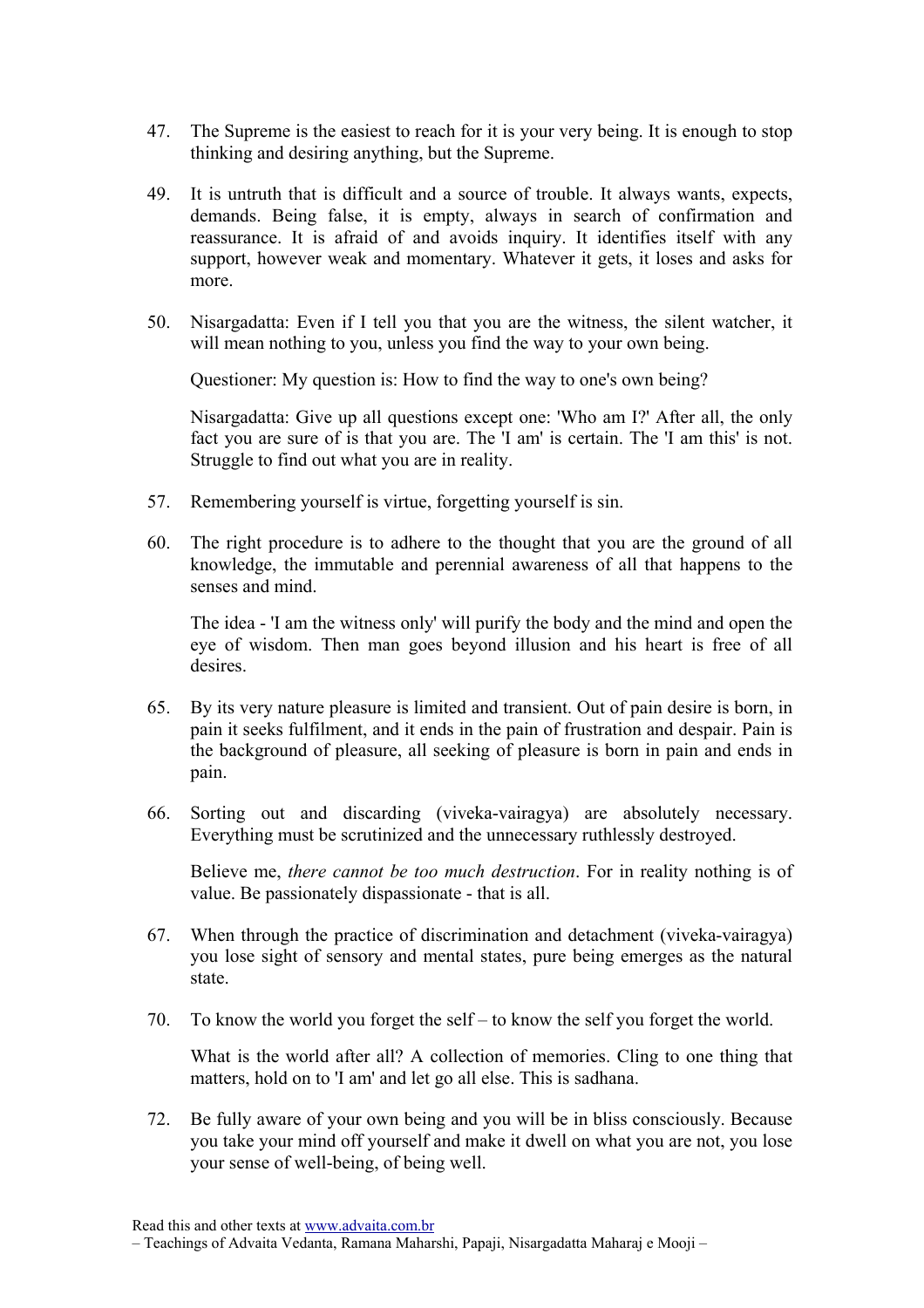75. As you are now, the personality is only an obstacle. Self-identification with the body may be good for an infant, but true growing up depends on getting the body out of the way.

Normally, one should outgrow body-based desires early in life. Even the Bhogi, who does not refuse enjoyments, need not hanker after the ones he has tasted. Habit, desire for repetition, frustrates both the Yogi and the Bhogi.

- 77. There are so many who take the dawn for the noon, a momentary experience for full realization and destroy even the little they gain by excess of pride. Humility and silence are essential for a sadhaka, however advanced. Only a fully ripened gnani can allow himself complete spontaneity.
- 79. Be attentive, enquire ceaselessly. That is all.
- 92. By all means be selfish the right way. Wish yourself well, labour at what is good for you. Destroy all that stands betweeen you and happiness. Be all - love all - be happy - make happy.
- 96. Memory is material destructible, perishable, transient. On such flimsy foundations we build a sense of personal existence - vague, intermittent, dreamlike. This vague persuasion: 'I am so-and-so' obscures the changless state of pure awareness and makes us believe that we are born to suffer and to die.
- 99. Freedom to do what one likes is really bondage, while being free to do what one must, what is right, is real freedom.
- 106. All you have to do is to see the dream as dream.
- 107. Whatever name you give it: will, or steady purpose, or one pointedness of mind, you come back to earnestness, sincerity, honesty. When you are in dead earnest, you bend every incident, every second of your life to your purpose. You do not waste time and energy on other things. You are totally dedicated, call it will, or love, or plain honesty.
- 113. Find the permanent in the fleeting, the one constant factor in every experience.
- 115. Nothing can block you so effectively as compromise, for it shows lack of earnestness, without which nothing can be done.
- 116. Begin by disassociating yourself from your mind. Resolutely remind yourself that you are not the mind and that its problems are not yours.
- 119. Give your undivided attention to the most important in your life yourself. Of your personal universe you are the center - without knowing the center what else can you know?
- 127. To go beyond the mind, you must have your mind in perfect order. You cannot leave a mess behind and go beyond. The mess will bog you up. 'Pick up your rubbish' seems to be the Universal law. And a just law too.

<sup>–</sup> Teachings of Advaita Vedanta, Ramana Maharshi, Papaji, Nisargadatta Maharaj e Mooji –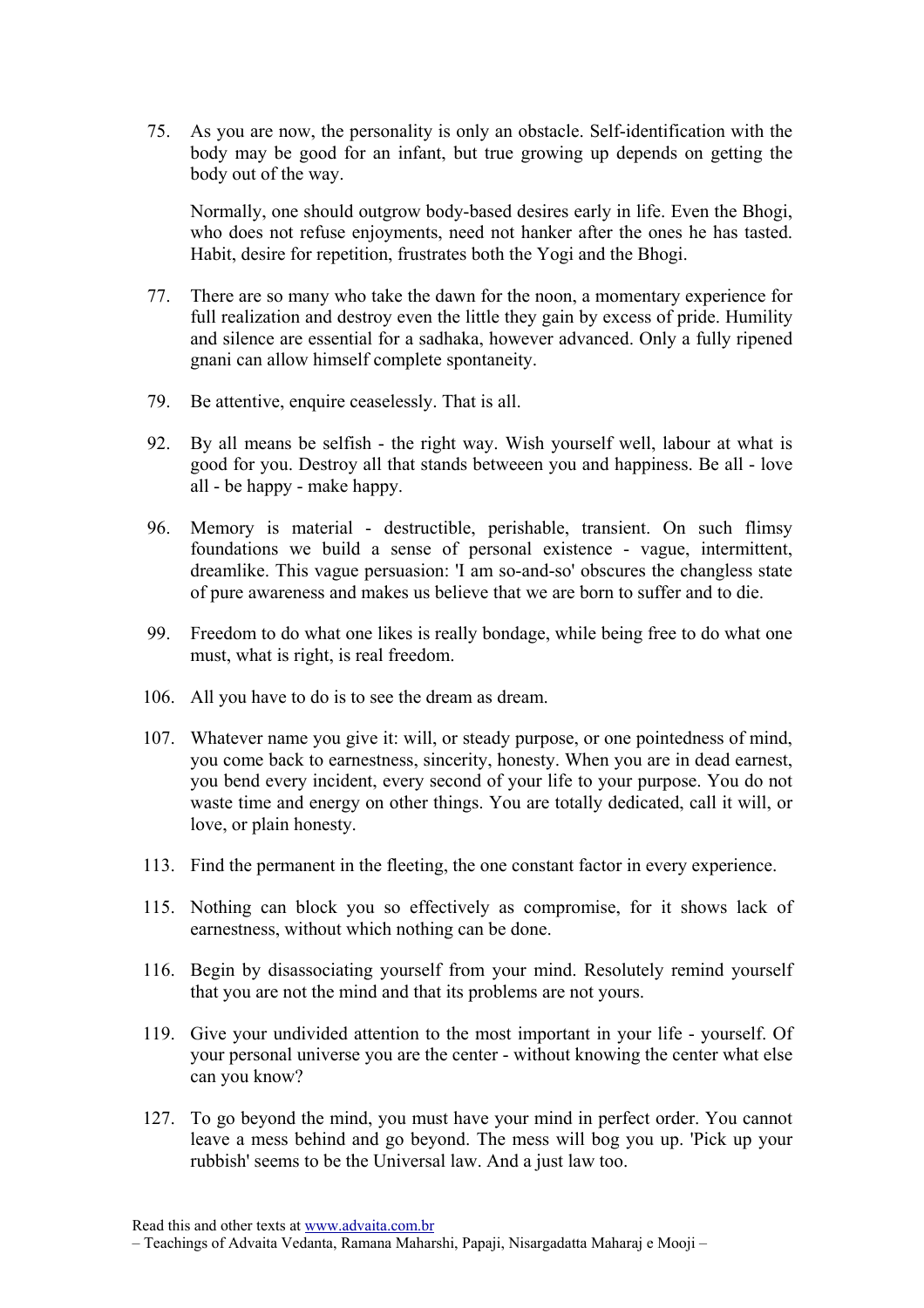128. Just remember yourself. 'I am', is enough to heal your mind and take you beyond. Just have some trust.

If you want to know your true nature, you must have yourself in mind all the time, until the secret of your being stands revealed.

130. It is not the worship of a person [guru] that is crucial, but the steadiness and depth of your devotion to the task. Remember, wonder, ponder, live with it, love it, grow into it, grow with it, make it your own - the word of your Guru, outer or inner.

Put in all and you will get all. I was doing it. All my time I was giving to my Guru and to what he told me.

- 132. When you are concerned with truth, with reality, you must question everything, your very life.
- 134. Have your Guru always in your heart and remember his instructions this is real abidance with the true.
- 136. The illusion of being the body-mind is there, only because it is not investigated. Non-investigation is the thread on which all the states of mind are strung. All states of mind, all names and forms of existence are rooted in non-inquiry, noninvestigation, in imagination and credulity.
- 137. When we are absorbed in other things, in the not-self, we forget the self.
- 138. Sadhana (practice) consists in reminding oneself forcibly of one's pure 'beingness', of not being anything in particular, nor a sum of particulars, not even the totality of particulars, which make up a universe.
- 141. Attachment is bondage, detachment is freedom. To crave is to slave.
- 144. That immovable state, which is not affected by the birth and death of a body or a mind, that state you must perceive.
- 146. Leave alone your desires and fears, give your entire attention to the subject, to him who is behind the experience of desire and fear. Ask: who desires? Let each desire bring you back to yourself.
- 148. The desire to find the self will surely be fulfilled, provided you want nothing else. But you must be honest with yourself and really want nothing else.

If in the meantime you want many other things and are engaged in their pursuit, your main purpose may be delayed until you grow wiser and cease being torn between contradictory urges.

150. Whatever work you have undertaken - complete it. Do not take up new tasks, unless it is called for by a concrete situation of suffering and relief from suffering. Find yourself first, and endless blessings will follow. Nothing profits the world as much as the abandoning of profits. A man who no longer thinks in

<sup>–</sup> Teachings of Advaita Vedanta, Ramana Maharshi, Papaji, Nisargadatta Maharaj e Mooji –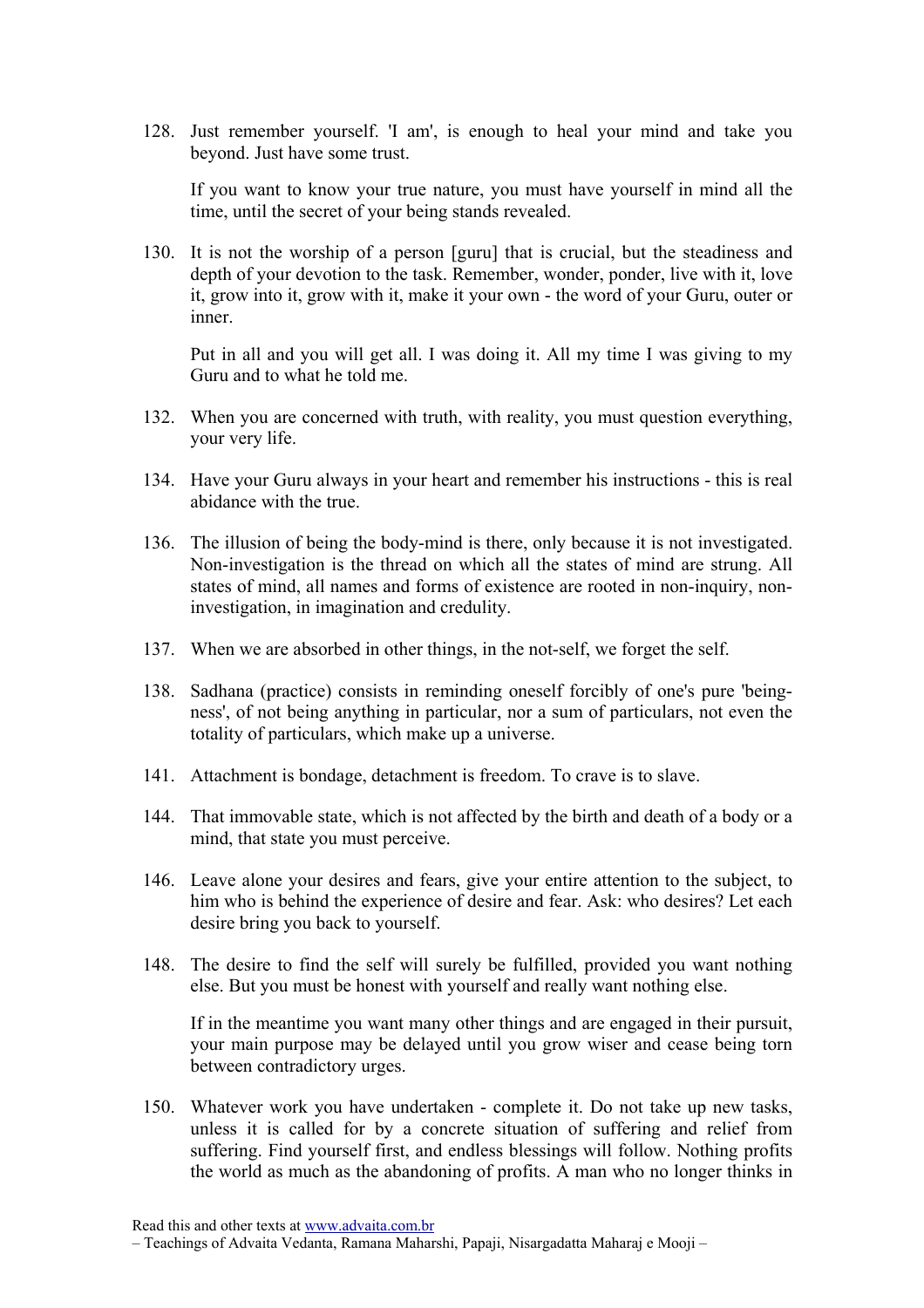terms of loss and gain is truly the non-violent man, for he is beyond all conflict.

- 153. When you have understood that all existence, in separation and limitation, is painful, and when you are willing and able to live integrally, in oneness with all life, as pure being, you have gone beyond the need of help.
- 154. The end of pain lies not in pleasure. When you realize that you are beyond both pain and pleasure, aloof and unassailable, then the pursuit of happiness ceases and the resultant sorrow too. For pain aims at pleasure and pleasure ends in pain, relentlessly.
- 156. What is birth and death but the beginning and the ending of a stream of events in consciousness? Because of the idea of separation and limitation they are painful. Momentary relief from pain we call pleasure - and we build castles in the air hoping for endless pleasure which we call happiness. It is all misunderstanding and misuse. Wake up, go beyond, live really.
- 157. Have your being outside this body of birth and death and all your problems will be solved. They exist because you believe yourself born to die. Undeceive yourself and be free. You are not a person.
- 158. Just look and remember, whatever you perceive is not you, nor yours. It is there in the field of consciousness, but you are not the field and its contents, nor even the knower of the field. Simply look at whatever happens and know you are beyond it.
- 159. All you need to do is to cease taking yourself to be within the field of consciousness.
- 160. Do not waste energy and time on regrets. Learn from your mistakes and do not repeat them.
- 162. The body exists in time and space, transient and limited, while the dweller is timeless and spaceless, eternal and all-pervading. To identify the two is a grievous mistake and the cause of endless suffering.
- 166. Why play with ideas? Be content with what you are sure of. And the only thing you can be sure of is 'I am'. Stay with it, and reject everything else. This is Yoga.
- 167. Questioner: I can reject only verbally. At best I remember to repeat the formula: 'This is not me, this is not mine. I am beyond all this.'

Nisargadatta: Good enough. First verbally, then mentally and emotionally, then in action. Give attention to the reality within you and it will come to light. It is like churning butter. Do it correctly and assidiously and the result is sure to come.

- 173. Easier to change, than to suffer. Grow out of your childishness, that is all.
- 174. This is childishness, clinging to the toys, to your desires and fears, opinions and

<sup>–</sup> Teachings of Advaita Vedanta, Ramana Maharshi, Papaji, Nisargadatta Maharaj e Mooji –